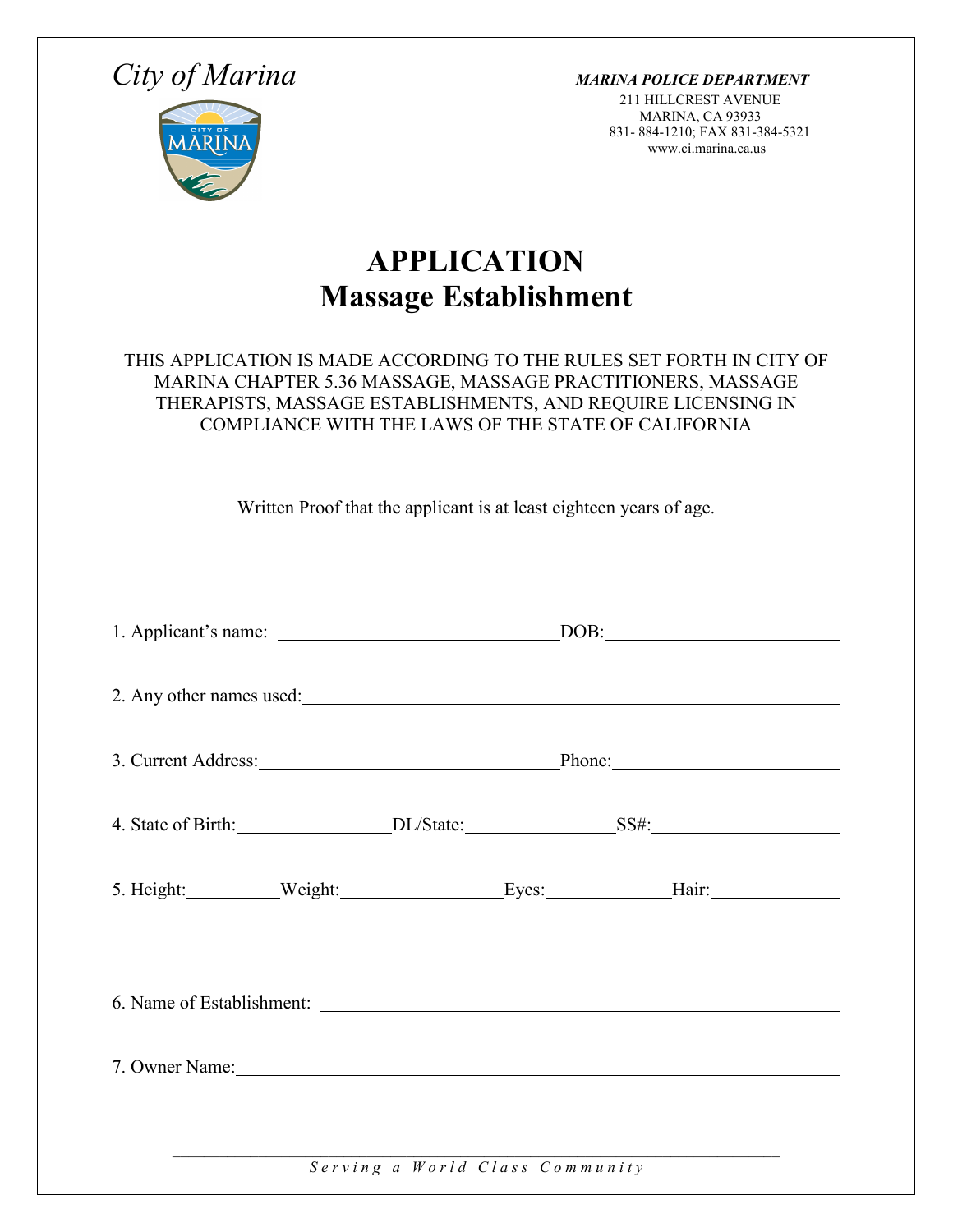|  | 8. Street: 2008. 2009. 2009. 2009. 2012. 2014. 2015. 2016. 2017. 2018. 2019. 2014. 2016. 2017. 2017. 2017. 201 | City:                                                                                      | State:<br><u> 1980 - Jan Barbara Barat, prima prima prima prima prima prima prima prima prima prima prima prima prima prim</u> |
|--|----------------------------------------------------------------------------------------------------------------|--------------------------------------------------------------------------------------------|--------------------------------------------------------------------------------------------------------------------------------|
|  |                                                                                                                |                                                                                            |                                                                                                                                |
|  |                                                                                                                | 9. Business Phone:                                                                         |                                                                                                                                |
|  |                                                                                                                | [ ] Owner [ ] Corporation [ ] General or Limited Partnership [ ] Limited Liability Company |                                                                                                                                |
|  |                                                                                                                |                                                                                            |                                                                                                                                |

10. Type of Treatment to be administered:

| <b>Massage Treatment Type</b> |  |  |  |
|-------------------------------|--|--|--|
|                               |  |  |  |
|                               |  |  |  |
|                               |  |  |  |
|                               |  |  |  |
|                               |  |  |  |
|                               |  |  |  |

11. Name of each Employee:

| Name | <b>CAMTC Certification #</b> | <b>Expiration</b> |
|------|------------------------------|-------------------|
|      |                              |                   |
|      |                              |                   |
|      |                              |                   |
|      |                              |                   |
|      |                              |                   |
|      |                              |                   |
|      |                              |                   |
|      |                              |                   |

12. Each residence and business address of applicant for the three years immediately preceding the date of the application, and the inclusive dates of applicant's use of each such address.

| <b>Street</b> | $\gamma$ ity                    | <b>State</b> |
|---------------|---------------------------------|--------------|
|               |                                 |              |
|               | Serving a World Class Community |              |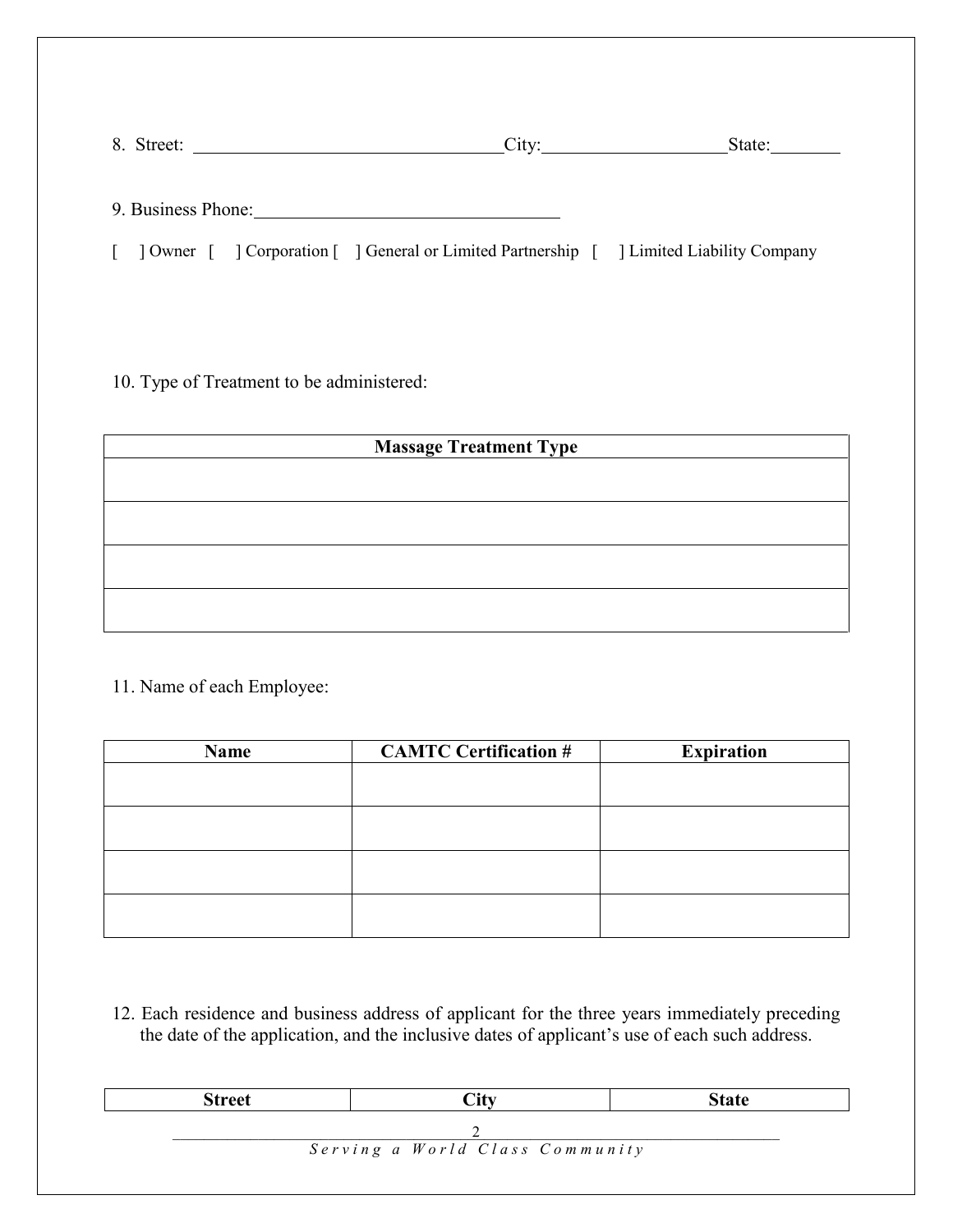13. Whether any owner of the massage establishment has within the five years immediately preceding the date of application been convicted in any state of any misdemeanor or felony.

| <b>Criminal Offense</b> | Date | <b>Location: City or County; State</b> | Court | <b>Disposition Probation</b><br>Jail, etc. |
|-------------------------|------|----------------------------------------|-------|--------------------------------------------|
|                         |      |                                        |       |                                            |
|                         |      |                                        |       |                                            |
|                         |      |                                        |       |                                            |
|                         |      |                                        |       |                                            |
|                         |      |                                        |       |                                            |

14. The business, occupation, and employment history of each owner of the massage establishment for five years preceding the date of application, and the inclusive dates of same.

| Name | <b>Address</b> | <b>Job Title</b> | From: (Mo/Yr.) |
|------|----------------|------------------|----------------|
|      |                |                  |                |
|      |                |                  |                |
|      |                |                  |                |
|      |                |                  |                |
|      |                |                  |                |
|      |                |                  |                |
|      |                |                  |                |
|      |                |                  |                |

15. Whether any license or permit has ever been issued to the applicant by any jurisdiction under the provisions of any ordinance or statute governing massage therapy, and as to any such license or permit, whether such license or permit was ever suspended, revoked, withdrawn, or denied; and copies of any documentary materials relating to such suspension, revocation, withdrawal, or denial.